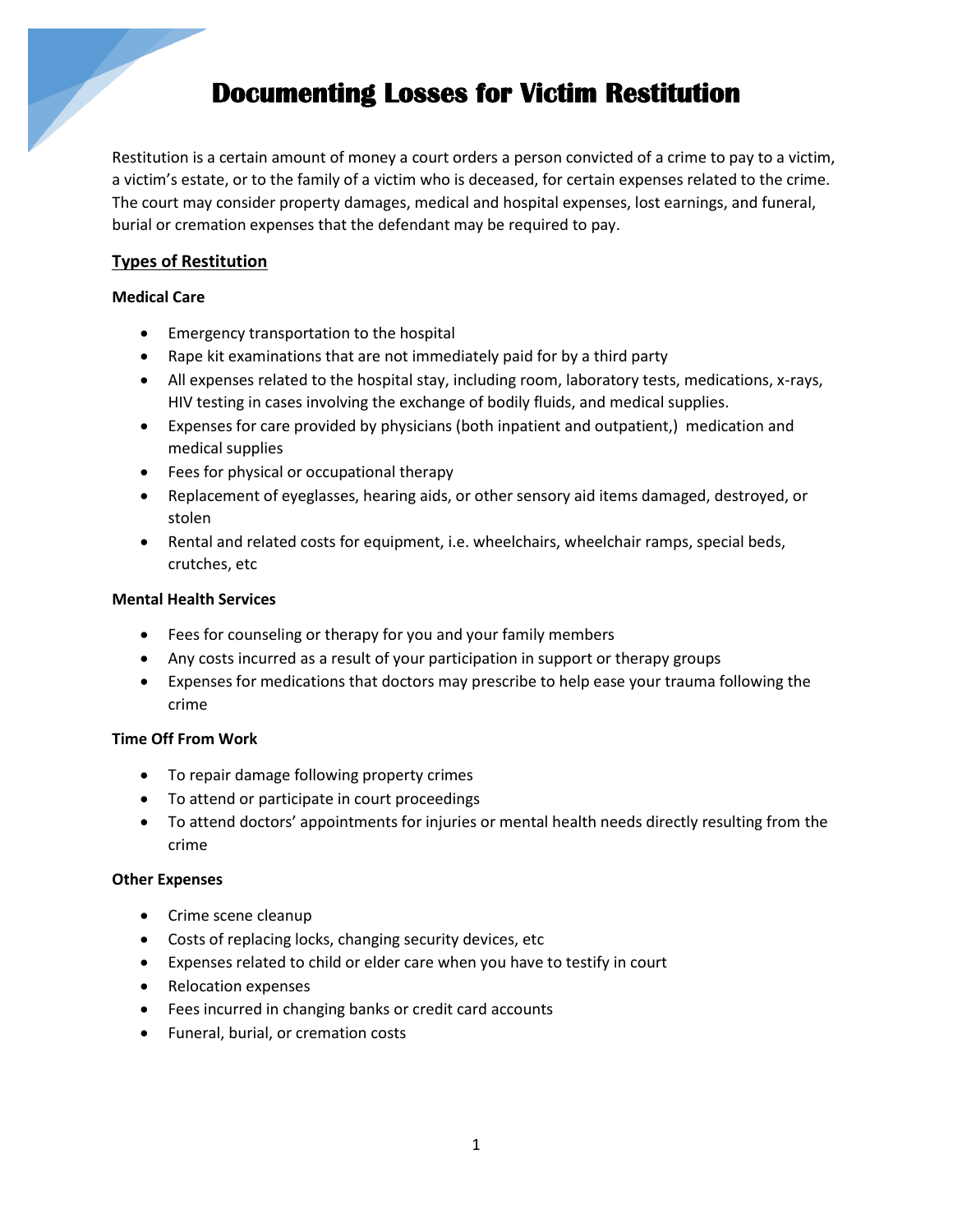# **Documenting Losses for Victim Restitution**

### **Projected Expenses**

Victimization often results in injuries or losses that are long-term in nature. While it is not possible to accurately document such projected expenses, it is possible to document expert opinions as to future financial obligations you might incur as a direct result of the crime.

Obtain documentation (a letter or affidavit) from professionals who are providing you with medical or mental health services that provide an estimate of your future treatment needs, as well as related expenses. Such costs can include:

- Long-term medical treatment, and/or physical or occupational rehabilitation or therapy
- Mental health counseling or therapy
- Time that must be taken off work to receive any of the above services

#### **Documenting Restitution**

To endure accurate and complete restitution orders, you are required to document your losses in writing for the court. Requests for restitution should be documented with receipts and or estimates. Enclosed is a Restitution Form on which to provide this information.

The following considerations can help you document your out-of-pocket expenses and projected future expenses:

#### **Property Loss/Damage:**

- Documentation that estimates the value of stolen and/or damaged property
- Documentation of costs to repair damaged property
- Photos of valuables that were stolen and/or damaged
- Copies of any documentation provided by local law enforcement agencies (i.e. records of serial numbers, photos, etc) intended to aid you in the recovery of stolen property
- Any law enforcement records that indicate the status of your stolen property (i.e. property recovered, property recovered but damaged, etc)
- Any receipts for property or services

#### **Medical and Mental Health Expenses:**

- Medical bills/receipts for medical services received
- Receipts of fees for medications
- Receipts for therapy/counseling services

#### **Loss of Wages:**

- Employer statements (letters or affidavits) that document unpaid time off from work you took as a result of injuries from the crime, or involvement in the criminal justice process. (A lost wage letter is required from the victim's employer and should be on the employer's letterhead.)
- Documentation of any workers compensation claims submitted and/or claims payment received